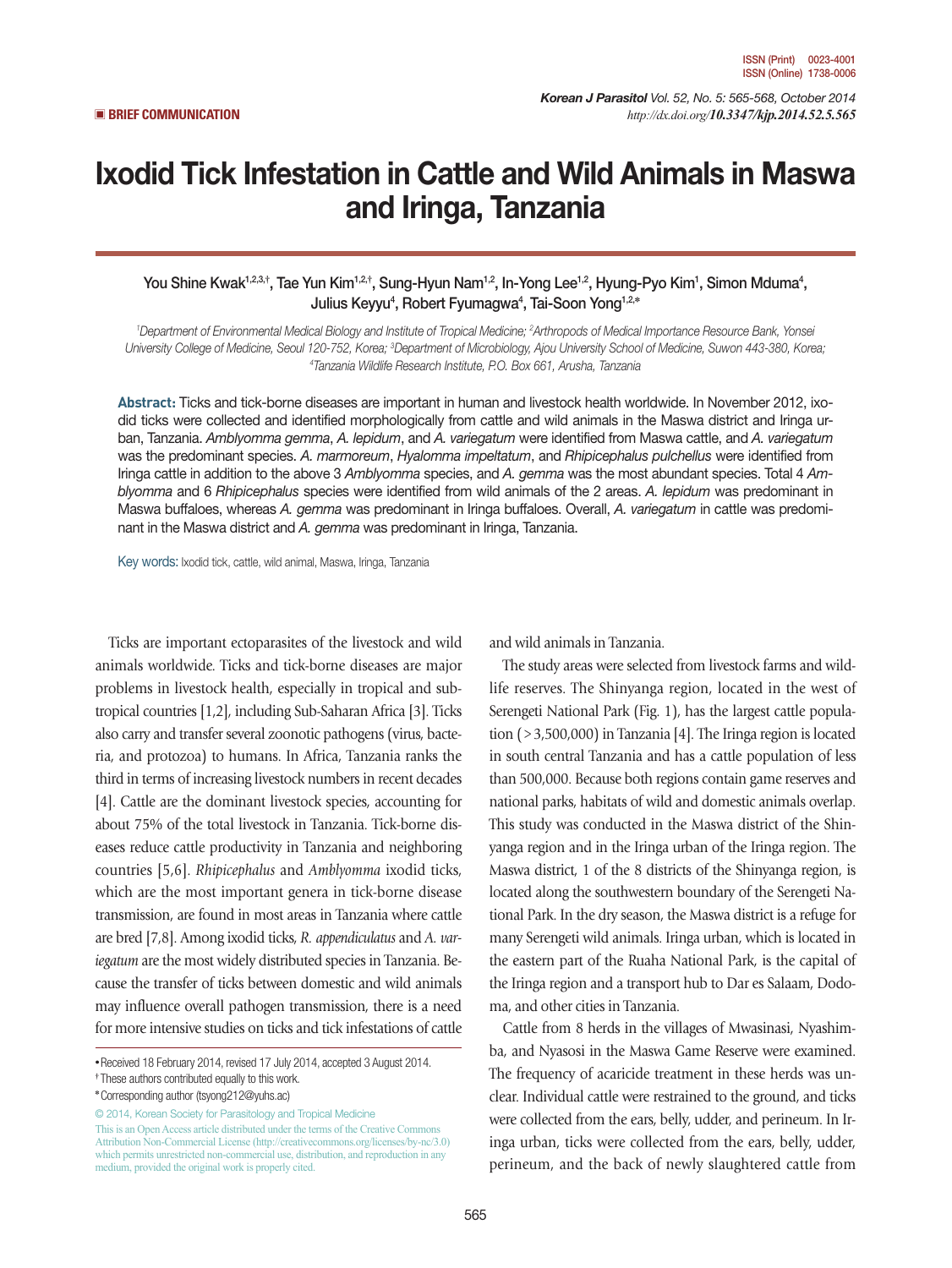slaughterhouses. Ticks from wild animals were also collected from the whole body, especially near the horns. The wild animals examined near the Maswa district and Iringa urban included those that were either freshly hunted down or roadkill; buffalos (*Syncerus caffer*), bush buck (*Tragelaphus* sp.), bush pig (*Potamochoerus larvatus*), eland (*Taurotragus oryx*), leopard (*Panthera pardus*), roan antelope (*Hippotragus equines*), topi (*Damaliscus korrigum*), warthog (*Phacochoerus africanus*), and zebra (*Equus quagga*). Generally, not all the ticks from an individual animal were collected. Collected ticks were placed immediately in 70% ethanol. Morphological identification of tick species was performed by stereomicroscopic observations using an identification guideline [9]. Unidentifiable nymphs were excluded from the study.



Fig. 1. Location of the study areas near Maswa and Iringa in Tanzania.

|  |  |  |  |  |  |  |  |  |  | Table 1. Identification of ticks from cattle in Maswa and Iringa |  |  |
|--|--|--|--|--|--|--|--|--|--|------------------------------------------------------------------|--|--|
|--|--|--|--|--|--|--|--|--|--|------------------------------------------------------------------|--|--|

All cattle examined in the study areas were infested with ixodid ticks. The numbers and species of the ticks identified in this study are shown in Table 1. A total of 129 ticks were collected from domestic cattle of farms in the Maswa District. The tick index of Maswa district cattle was 8.1 (16/129) ticks per animal. All ticks collected belonged to the genus *Amblyomma*, and 127 (98.5%) were identified as *A. variegatum*. One each of *A. gemm*a and *A. lepidum* were also identified. We collected 74 ixodid ticks from slaughtered cattle in Iringa urban. The tick index was 1.9 (40/74) ticks per animal, which was lower than that of the Maswa district. Urban environment or collecting in slaughtered cattle may influence lowered tick index. Three genera of ixodid ticks, *Amblyomma*, *Hyalomma*, and *Rhipicephalus*, were identified in Iringa cattle. Forty-four (59.5%) ticks were identified as *A. gemma*, and 6 (8.1%), 9 (12.2%), and 8 (10.8%) ticks were identified as *A. lepidum*, *Amblyomma marmoreum*, and *A. variegatum*, respectively. Two (2.7%) *Hyalomma impeltatum* and 5 (6.8%) *Rhipicephalus pulchellus* were also identified. *A. variegatum* was the most commonly identified tick species from domestic cattle in the Maswa district, whereas *A. gemma* was the most commonly identified tick species in Iringa urban.

Ninety-seven ticks were collected from wild animals, including 4 *Amblyomma* species and 6 *Rhipicephalus* species (Table 2). *A. lepidum* (36.1%) was predominant in buffaloes of the Maswa district, whereas *A. gemma* (26.8%) was predominant in buffaloes of Iringa urban. Unlike in other wild animals, *Rhipicephalus* ticks were rare in buffaloes.

This study shows that various species of ticks infest the cattle and wild animals of 2 areas in Tanzania. *Amblyomma* ticks, which are well-known vectors for *Ehrlichia* and *Rickettsia* species that cause heartwater, spotted fever, and African tick-bite fever in animals and humans [10], were the most predominant tick species in cattle (Table 1). In the present study, 4 *Amblyomma* species were isolated in cattle. *A. variegatum* and *A.* 

|                          | No. Ticks from cattle |                          |                          |                |                          |              |              |  |  |
|--------------------------|-----------------------|--------------------------|--------------------------|----------------|--------------------------|--------------|--------------|--|--|
| <b>Tick species</b>      |                       | Maswa ( $n = 16$ )       |                          |                |                          |              |              |  |  |
|                          | Male                  | Female                   | Subtotal (%)             | Male           | Female                   | Subtotal (%) | Total $(\%)$ |  |  |
| Amblyomma gemma          |                       |                          | 1(0.8)                   | 37             |                          | 44 (59.5)    | 45 (22.2)    |  |  |
| A. lepidum               |                       |                          | 1 (0.8)                  | 6              | $\overline{\phantom{a}}$ | 6(8.1)       | 7(3.5)       |  |  |
| A. marmoreum             |                       | $\sim$                   | ٠.                       | 9              | ٠                        | 9(12.2)      | 9(4.4)       |  |  |
| A. variegatum            | 96                    | 31                       | 127 (98.5)               |                |                          | 8(10.8)      | 135 (66.5)   |  |  |
| Hyalomma impeltatum      | ۰                     | $\overline{\phantom{a}}$ | $\overline{\phantom{a}}$ |                |                          | 2(2.7)       | 2(1.0)       |  |  |
| Rhipicephalus pulchellus |                       | $\overline{\phantom{a}}$ | $\overline{a}$           | $\overline{4}$ |                          | 5(6.8)       | 5(2.5)       |  |  |
| Total                    | 96                    | 33                       | 129                      | 64             | 10                       | 74           | 203          |  |  |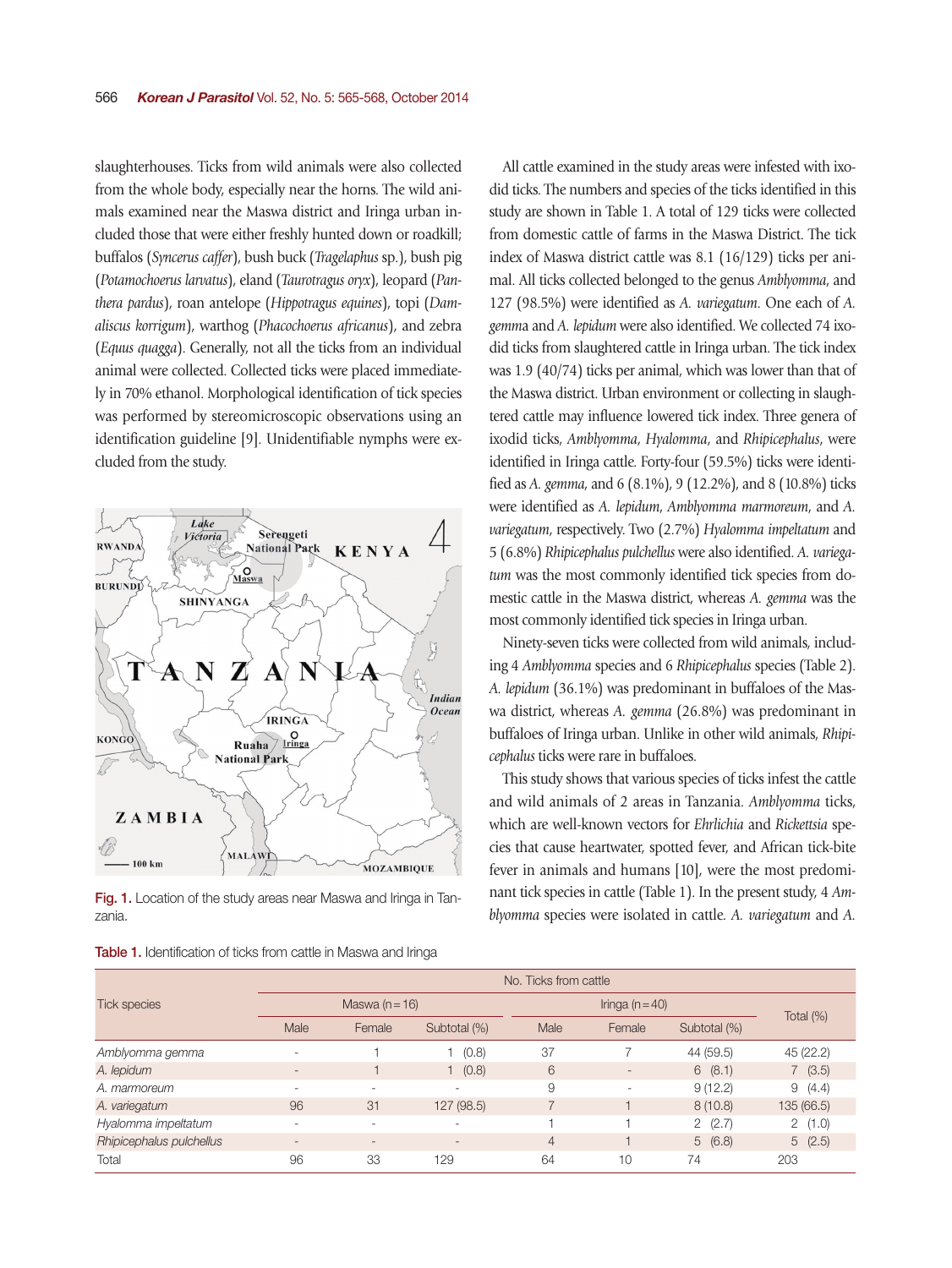|                     | Maswa                     |                             |                          |                          |                          |                          |                          | Iringa                    |           |
|---------------------|---------------------------|-----------------------------|--------------------------|--------------------------|--------------------------|--------------------------|--------------------------|---------------------------|-----------|
| <b>Tick species</b> | <b>Buffalo</b><br>$(n=2)$ | <b>Bush buck</b><br>$(n=1)$ | Bush pig<br>$(n=1)$      | Eland<br>$(n=1)$         | Leopard<br>$(n=1)$       | Warthog<br>$(n=1)$       | Zebra<br>$(n=1)$         | <b>Buffalo</b><br>$(n=2)$ | Total (%) |
| A. gemma            | $\overline{2}$            | $\overline{\phantom{a}}$    |                          |                          | $\sim$                   |                          | ٠.                       | 24                        | 26(26.8)  |
| A. lepidum          | 26                        | $\overline{\phantom{a}}$    | $\overline{\phantom{a}}$ | 9                        | $\overline{\phantom{a}}$ | $\overline{\phantom{a}}$ | $\overline{\phantom{a}}$ | $\overline{\phantom{a}}$  | 35(36.1)  |
| A. marmoreum        |                           | $\overline{\phantom{a}}$    | $\overline{\phantom{a}}$ | ۰                        | ٠                        | ٠                        | $\overline{\phantom{a}}$ |                           | 2(2.1)    |
| A. variegatum       | $\overline{2}$            | $\overline{\phantom{a}}$    | $\overline{\phantom{a}}$ | $\sim$                   | $\overline{\phantom{a}}$ | $\overline{2}$           | $\overline{\phantom{a}}$ | $\overline{\phantom{a}}$  | 4(4.1)    |
| R. appendiculatus   | ۰                         | $\overline{\phantom{a}}$    | 5                        | $\sim$                   | $\overline{\phantom{a}}$ | ٠                        | $\overline{\phantom{a}}$ | $\overline{\phantom{a}}$  | 5(5.2)    |
| R. e. evertsi       | $\sim$                    | $\overline{\phantom{a}}$    | $\overline{\phantom{a}}$ | $\overline{\phantom{a}}$ | $\overline{\phantom{a}}$ | $\overline{\phantom{a}}$ | $\overline{\phantom{a}}$ | $\overline{\phantom{a}}$  | 1(1.0)    |
| R. muhsamae         | ۰                         | $\overline{\phantom{a}}$    | 4                        | $\sim$                   | $\overline{\phantom{a}}$ | $\sim$                   | $\overline{\phantom{a}}$ | ٠                         | 4(4.1)    |
| R. pravus           | $\qquad \qquad =$         | $\overline{\phantom{a}}$    | $\sim$                   | $\sim$                   | $\overline{4}$           | 1                        | $\overline{\phantom{a}}$ | $\overline{\phantom{a}}$  | 5(5.2)    |
| R. pulchellus       | $\mathcal{P}$             | ٠                           | $\overline{\phantom{a}}$ | ٠                        | $\overline{\phantom{a}}$ | ٠                        | 8                        |                           | 11(11.3)  |
| R. simus            | $\overline{\phantom{a}}$  | $\overline{\phantom{a}}$    | $\overline{4}$           | $\sim$                   | $\overline{\phantom{a}}$ | $\overline{\phantom{a}}$ | $\overline{\phantom{a}}$ | $\overline{\phantom{a}}$  | 4(4.1)    |
| Total               | 33                        | 0                           | 13                       | 9                        | $\overline{4}$           | 3                        | 9                        | 26                        | 97        |

#### Table 2. Identification of ticks collected from wild animals

*gemma* were the predominant tick species in cattle of the Maswa district and Iringa urban, respectively. Of the *Amblyomma* species, *A. variegatum* is the most common and widely distributed tick species in Tanzania, covering sub-humid and low-tohigh altitudes of the country [7]. However, *A. gemma* was common in the arid and semi-arid bushland and wooded grassland areas. In general, *A. variegatum* is robust, whereas *A. gemma* and *A. lepidum* need more specialized environmental conditions. Compared to a previous report [7], no appreciable changes in the distribution of *Ambyomma* ticks were found in the Maswa and Iringa areas.

*Rhipicephalus* ticks, which transmit the pathogens causing East Coast fever, Boutonneuse fever, Lyme disease, and Q fever [11], were rare in cattle but common in wild animals in the study areas. The most common ixodid tick species in Tanzania are *R. appendiculatus*, which comprised 49% of ticks collected in an extensive survey [7]. *R. appendiculatus* shares most of its range with *A. variegatum*. It was also reported that *R. appendiculatus* was the most common tick found on smallholder dairy cattle in Iringa [12]. In this respect, the absence of *R. appendiculatus* in the cattle in this study was unexpected. The numbers of cattle and wild animals examined in this study were small. Therefore, survey on the ticks from cattle, wild animals, and vegetation of Tanzania are required.

The present study identified ticks infesting cattle and wild animals in 2 regions of Tanzania. Maswa and Iringa are shelters of wild animals in the dry season. Ticks may migrate between cattle and wild animals in these areas. Therefore, more extensive studies are required to control tick infestation and tick-borne diseases in these areas.

# ACKNOWLEDGMENTS

This study was supported by the Project of Cooperation on Bioresources with Tanzania Wildlife Research Institute (TAWI-RI) through the National Research Foundation of Korea (NRF) (2012K1A3A9A01027507).

## CONFLICT OF INTEREST

We have no conflict of interest related to this work.

### **REFERENCES**

- 1. Rajput ZI, Hu SH, Chen WJ, Arijo AG, Xiao CW. Importance of ticks and their chemical and immunological control in livestock. J Zhejiang Univ Sci B 2006; 7: 912-921.
- 2. Vesco U, Knap N, Labruna MB, Avšič-Županc T, Estrada-Peña A, Guglielmone AA, Bechara GH, Gueye A, Lakos A, Grindatto A, Conte V, De Meneghi D. An integrated database on ticks and tick-borne zoonoses in the tropics and subtropics with special reference to developing and emerging countries. Exp Appl Acarol 2011; 54: 65-83.
- 3. Uilenberg G. International collaborative research: significance of tick-borne hemoparasitic diseases to world animal health. Vet Parasitol 1995; 57: 19-41.
- 4. Livestock, Tanzania Government Portal (http://www.tanzania. go.tz/livestock.html).
- 5. Kambarage DM. East Coast fever as a continued constraint to livestock improvement in Tanzania: a case study. Trop Anim Health Prod 1995; 27: 145-149.
- 6. French NP, Tyrer J, Hirst WM. Smallholder dairy farming in the Chikwaka communal land, Zimbabwe: birth, death and demographic trends. Prev Vet Med 2001; 48: 101-112.
- 7. Lynen G, Zeman P, Bakuname C, Di Giulio G, Mtui P, Sanka P,